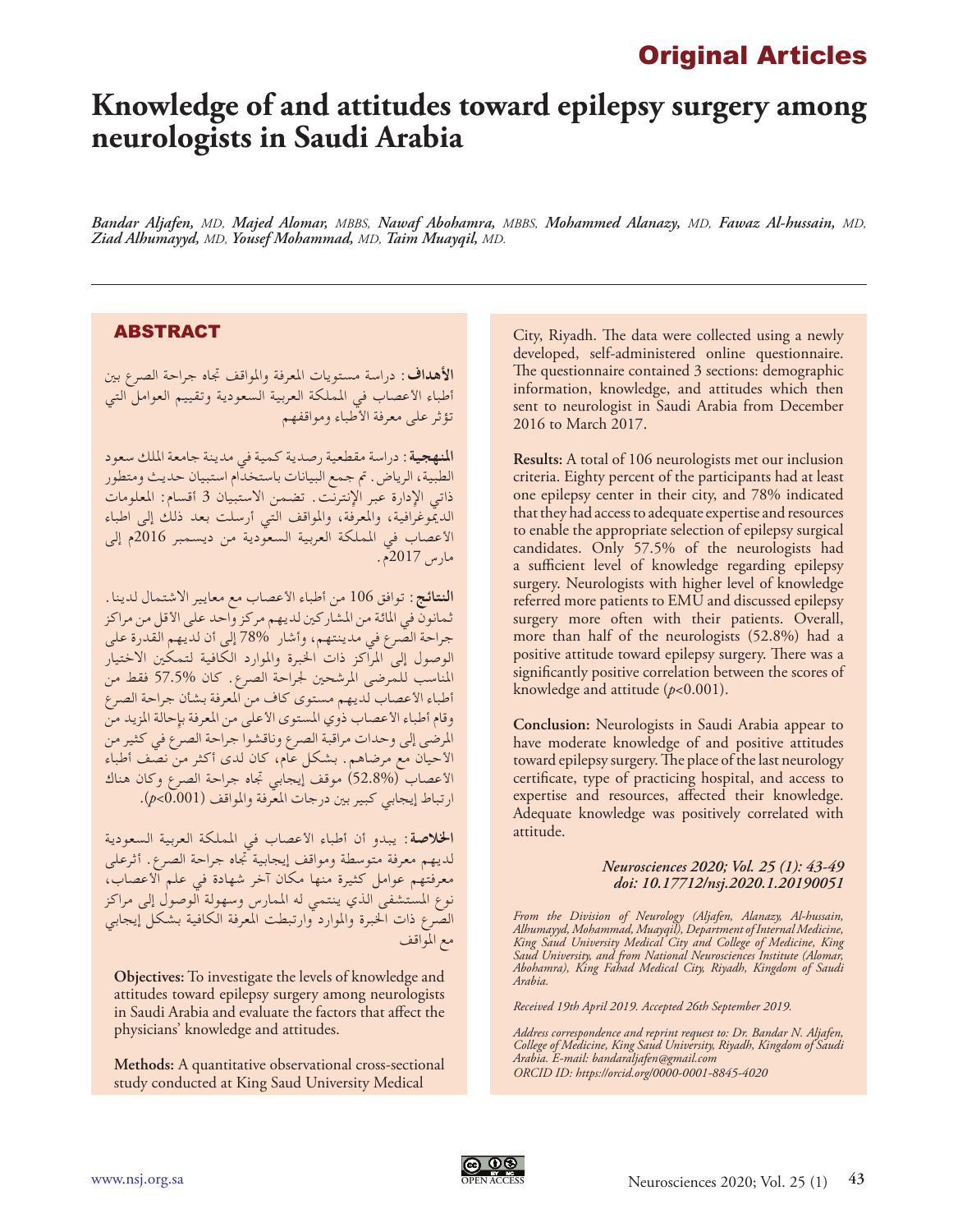Epilepsy is one of the most common neurological disorders in Saudi Arabia, with an estimated prevalence of 6.54 per 1000 individuals.<sup>1</sup> It is estimated that 20-40% of newly diagnosed patients are expected to fail seizure control with medical treatment.2 Refractory epilepsy is commonly defined as the failure to achieve freedom from seizures despite two or more antiepileptic drugs (AEDs). 3 Patients with drug-resistant epilepsy (DRE) have a lower quality of life and face more social difficulties than patients with controlled epilepsy.<sup>4-6</sup> More than half of the economic burden of epilepsy is accounted for by patients with refractory epilepsy.<sup>7</sup> Epilepsy surgery is the best evidence-based treatment option for these patients with drug resistant focal epilepsy.8,9 The current guidelines for patient referral to epilepsy surgery were published in 2003 by the American Academy of Neurology.9 The benefits of epilepsy surgery may not only reduce the frequency of seizures but might also lower mortality and improve the quality of life.10 Despite its proven efficacy and favorable outcome, the average referral delay of an epilepsy surgery candidate is more than 20 years.<sup>11</sup> This delay is predominately attributed to non-adherence to referral guidelines, which results from a lack of awareness and familiarity with them.<sup>12</sup> Another factor that contributes to the delay is patients' misbeliefs regarding the surgery's risks and benefits, which are highly influenced by physicians' lack of knowledge.13 Epilepsy surgery was introduced to Saudi Arabia in 1998.<sup>14</sup> Several epilepsy surgery centers have subsequently been established across the country. A survey in 2013 showed that 56% of health-care professionals in Saudi Arabia were not aware that surgery was a treatment option for patients with epilepsy.15 Our aims in this study were to investigate the levels of knowledge and attitudes toward epilepsy surgery among neurologists in Saudi Arabia and evaluate the factors that affect the physicians' knowledge and attitudes.

**Methods.** A quantitative observational crosssectional study was conducted at King Saud University Medical City (KSUMC), Riyadh, Kingdom of Saudi Arabia. Both adult and pediatric neurologists in Saudi Arabia were included in the study population. Institutional review board approval was granted prior

**Disclosure**. Authors have no conflict of interests, and the work was not supported or funded by any drug company.

to data collection. The questionnaire was then sent to adult and pediatric neurologist in Saudi Arabia from December 2016 to March 2017.

*Questionnaire.* An anonymous, self-administered online questionnaire was completed using the Google Documents platform. The questionnaire was developed by 3 neurologists (BJ, TM, and MHA) based on other studies that have measured knowledge, attitudes and perceptions towards epilepsy surgery.16–19 The questionnaire contained 3 sections: demographic information, knowledge, and attitudes. The demographic section included age, gender, training site (residency or fellowship training program), subspecialty, experience, and other questions regarding access and referral habits for epilepsy surgery and epilepsy monitoring unit (EMU). The knowledge section included 11 items that evaluated different aspects of epilepsy surgery knowledge. Each item had one correct answer, one or more incorrect answers, and an "I don't know" option. A correct response was awarded one point, while any other response was awarded none. Individuals who scored 7 or more were considered to have sufficient knowledge. The attitude section contained 8 items, including both positive and negative attitude statements. These items used a 5-point Likert scale with options of strongly agree, somewhat agree, neither agree nor disagree, somewhat disagree, and strongly disagree, with the exception of one question, which assessed the frequency of discussing epilepsy surgery with patients. The responses were scored from

Table 1 - Socio-demographic characteristics of participants. N=313

| Character                  | n(%)       |
|----------------------------|------------|
| Age                        |            |
| $<$ 20 years               | 46 (14.7)  |
| 20-39                      | 161 (51.4) |
| 40-59                      | 84 (26.8)  |
| 60-80                      | 22(7)      |
| Gender                     |            |
| Male                       | 154 (49.2) |
| Female                     | 159 (50.8) |
| Education                  |            |
| Never attended school      | 27 (8.6)   |
| Secondary school and lower | 113 (36.1) |
| College and above          | 173 (55.3) |
| Marital status             |            |
| Married                    | 181 (57.8) |
| Single                     | 109 (34.8) |
| Divorced                   | 8 (2.6)    |
| Widow                      | 15 (4.8)   |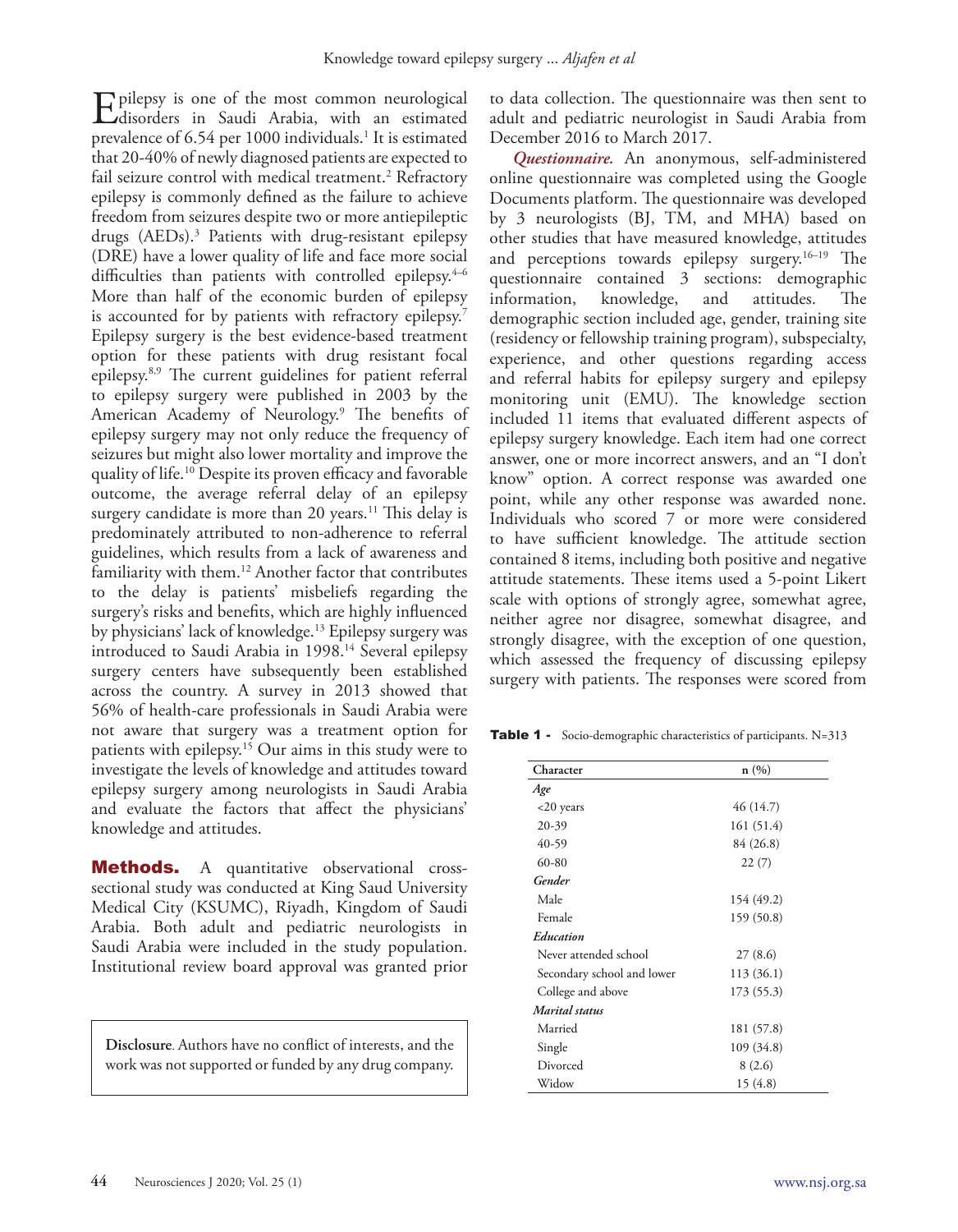## Table 2 - Responses to the knowledge section.

| <b>Statements</b>                                                                                                                                                                        | n(%)      |
|------------------------------------------------------------------------------------------------------------------------------------------------------------------------------------------|-----------|
| What is the approximate percentage of patients who experience clinically significant (i.e., disabling) and permanent adverse effects                                                     |           |
| after anterior temporal lobectomy?                                                                                                                                                       |           |
| <5% (correct answer)                                                                                                                                                                     | 38 (35.8) |
| $5 - 10%$                                                                                                                                                                                | 33 (31.1) |
| 11-50%                                                                                                                                                                                   | 3(2.8)    |
| $>50\%$                                                                                                                                                                                  | 1(0.9)    |
| I don't know                                                                                                                                                                             | 31(29.2)  |
| Is there a general agreement on the definition of drug-resistant epilepsy?                                                                                                               |           |
| Yes (correct answer)                                                                                                                                                                     | 79 (74.5) |
| No / I don't know                                                                                                                                                                        | 27(25.5)  |
| In general, how many trials of antiepileptic drugs (AEDs) should be tried before considering the diagnosis of drug resistant epilepsy?                                                   |           |
| Failure of seizure control after 1 AED                                                                                                                                                   | 1(0.9)    |
| Failure of seizure control after 2 AEDs (correct answer)                                                                                                                                 | 70 (66)   |
| Failure of seizure control after $\geq$ 3 AEDs                                                                                                                                           | 34(32.1)  |
| Failure of all approved AEDs                                                                                                                                                             | 1(0.9)    |
| I don't know                                                                                                                                                                             | 0(0)      |
| In general, how many AEDs would you try (assuming an adequate trial at an adequate dose) before referring a patient who remains<br>drug resistant for consideration of epilepsy surgery? |           |
| Failure of seizure control after 1 AED                                                                                                                                                   | 1(0.9)    |
| Failure of seizure control after 2 AEDs (correct answer)                                                                                                                                 | 53 (50)   |
| Failure of seizure control after ≥3 AEDs                                                                                                                                                 | 49 (46)   |
| Failure of all approved AEDs                                                                                                                                                             | 2(1.9)    |
| I don't know                                                                                                                                                                             | 1(0.9)    |
| For how long does a patient have to be drug resistant before you consider referral for epilepsy surgery evaluation?                                                                      |           |
| As early as possible (correct answer)                                                                                                                                                    | 50 (47.2) |
| 3 months - 1 year                                                                                                                                                                        | 42(39.6)  |
| $2 - 5$ years                                                                                                                                                                            | 10(9.4)   |
| > 5 years                                                                                                                                                                                | 0(0)      |
| No one should be referred for epilepsy surgery                                                                                                                                           | 0(0)      |
| I don't know                                                                                                                                                                             | 4(3.8)    |
| Patients with focal epilepsy and a normal MRI may benefit from epilepsy surgery.                                                                                                         |           |
| Yes (correct answer)                                                                                                                                                                     | 89 (84)   |
| No or I don't know                                                                                                                                                                       | 17(16)    |
|                                                                                                                                                                                          |           |
| Patients with generalized (non-focal) epilepsies are not candidates for epilepsy surgery.                                                                                                |           |
| Yes or I don't know                                                                                                                                                                      | 40(37.7)  |
| No (correct answer)                                                                                                                                                                      | 66 (62.3) |
| Patients with a developmental delay are not candidates for epilepsy surgery.                                                                                                             |           |
| Yes or I don't know                                                                                                                                                                      | 15(14.2)  |
| No (correct answer)                                                                                                                                                                      | 91 (85.8) |
| Patients with psychiatric comorbidities are not candidates for epilepsy surgery.                                                                                                         |           |
| Yes or I don't know                                                                                                                                                                      | 24(22.6)  |
| No (correct answer)                                                                                                                                                                      | 82 (77.4) |
| Patients with epileptic encephalopathies are not candidates for epilepsy surgery.                                                                                                        |           |
| Yes or I don't know                                                                                                                                                                      | 34 (32.1) |
| No (correct answer)                                                                                                                                                                      | 72 (67.9) |
| Which one of the following is the most common neurological complication of epilepsy surgery?                                                                                             |           |
| Aphasia                                                                                                                                                                                  | 10(9.4)   |
| Visual field loss (correct answer)                                                                                                                                                       | 27(25.5)  |
| Paralysis                                                                                                                                                                                | 11(10.4)  |
| Memory loss                                                                                                                                                                              | 46(43.4)  |
| I don't know                                                                                                                                                                             | 12(11.3)  |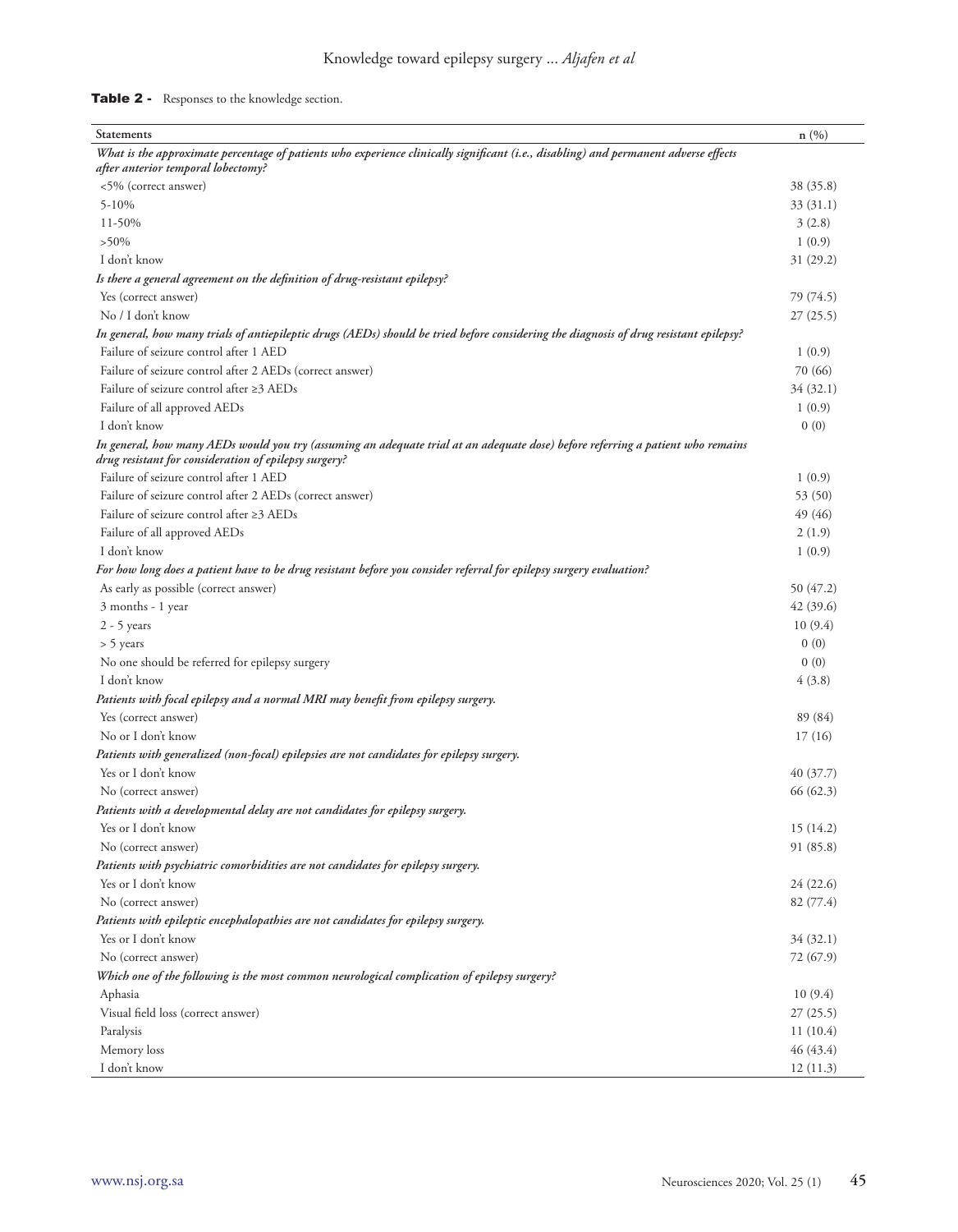#### Table 3 - Responses to the attitude section.

| Statements                                                                                                                                             | n(%)               |  |
|--------------------------------------------------------------------------------------------------------------------------------------------------------|--------------------|--|
| How often do you discuss surgical options — when indicated — with your epilepsy patients? (positive statement)                                         |                    |  |
| $0 =$ Never                                                                                                                                            | 3(2.8)             |  |
| $1 =$ Rarely                                                                                                                                           | 14 (13.2)          |  |
| $2 = Sometimes$                                                                                                                                        | 38 (35.8)          |  |
| $3$ = Very often                                                                                                                                       | 28 (26.4)          |  |
| $4 =$ Always                                                                                                                                           | 23(21.7)           |  |
| Epilepsy surgery is a dangerous procedure (negative statement)                                                                                         |                    |  |
| $0 =$ Strongly agree                                                                                                                                   | 1(0.9)             |  |
| $1 =$ Somewhat agree                                                                                                                                   | 18(17)             |  |
| $2$ = Neither agree nor disagree                                                                                                                       | 24 (22.6)          |  |
| $3 =$ Somewhat disagree                                                                                                                                | 34 (32.1)          |  |
| $4 =$ Strongly disagree                                                                                                                                | 29(27.4)           |  |
| (epilepsy surgery should be viewed as a last resort for patients with epilepsy. (negative statement                                                    |                    |  |
| $0 =$ Strongly agree                                                                                                                                   | 11(10.4)           |  |
| $1 =$ Somewhat agree                                                                                                                                   | 25 (23.6)          |  |
| $2$ = Neither agree nor disagree                                                                                                                       | 12(11.3)           |  |
| $3 =$ Somewhat disagree                                                                                                                                | 33 (31.1)          |  |
| $4 =$ Strongly disagree                                                                                                                                | 25(23.6)           |  |
| If I had epilepsy that was amenable to surgical therapy, I would agree to the option of epilepsy surgery. (positive statement)                         |                    |  |
| $4 =$ Strongly agree                                                                                                                                   | 66 (62.3)          |  |
| $3 =$ Somewhat agree                                                                                                                                   | 31 (29.2)          |  |
| $2$ = Neither agree nor disagree                                                                                                                       | 7 (6.6)            |  |
| $1 =$ Somewhat disagree                                                                                                                                | 1(0.9)             |  |
| $0 =$ Strongly disagree                                                                                                                                | 1(0.9)             |  |
| If one of my relatives had epilepsy that was amenable to surgical therapy, I would encourage him/her to undergo epilepsy surgery. (positive statement) |                    |  |
| $4 =$ Strongly agree                                                                                                                                   | 68 (64.4)          |  |
| $3 =$ Somewhat agree                                                                                                                                   | 30 (28.3)          |  |
| $2$ = Neither agree nor disagree                                                                                                                       | 5(4.7)             |  |
| $1 =$ Somewhat disagree                                                                                                                                | 0(0)               |  |
| $0 =$ Strongly disagree                                                                                                                                | 3(2.8)             |  |
| Epilepsy surgery is an underutilized treatment method of epilepsy. (positive statement)                                                                |                    |  |
| $4 =$ Strongly agree                                                                                                                                   | 66 (62.3)          |  |
| $3 =$ Somewhat agree                                                                                                                                   | 23(21.7)           |  |
| $2$ = Neither agree nor disagree                                                                                                                       | 9(8.5)             |  |
| $1 =$ Somewhat disagree                                                                                                                                | 7 (6.6)            |  |
| $0 =$ Strongly disagree                                                                                                                                | 1(0.9)             |  |
| Specialized epilepsy centers should be available in all tertiary hospitals. (positive statement)                                                       |                    |  |
| $4 =$ Strongly agree                                                                                                                                   | 76 (71.7)          |  |
| $3 =$ Somewhat agree<br>$2$ = Neither agree nor disagree                                                                                               | 19(17.9)<br>5(4.7) |  |
| $1 =$ Somewhat disagree                                                                                                                                | 4(3.8)             |  |
| $0 =$ Strongly disagree                                                                                                                                | 2(1.9)             |  |
| I think epilepsy surgery is a cost-effective treatment option. (positive statement)                                                                    |                    |  |
| $4 =$ Strongly agree                                                                                                                                   | 70 (66)            |  |
| $3 =$ Somewhat agree                                                                                                                                   | 21 (19.8)          |  |
| $2$ = Neither agree nor disagree                                                                                                                       | 8(7.5)             |  |
| $1 =$ Somewhat disagree<br>$0 =$ Strongly disagree                                                                                                     | 5(4.7)<br>2(1.9)   |  |
|                                                                                                                                                        |                    |  |

0 to 4 based on whether the attitude statement was positive or negative. Individuals who scored 25 or more were considered to have a positive attitude. The cutoff points for sufficient or insufficient knowledge and a positive or negative attitude were calculated based on the median score in each section. The questionnaire was subsequently sent to 3 consultants and academic staff in neurology for content validation. A pilot study of 10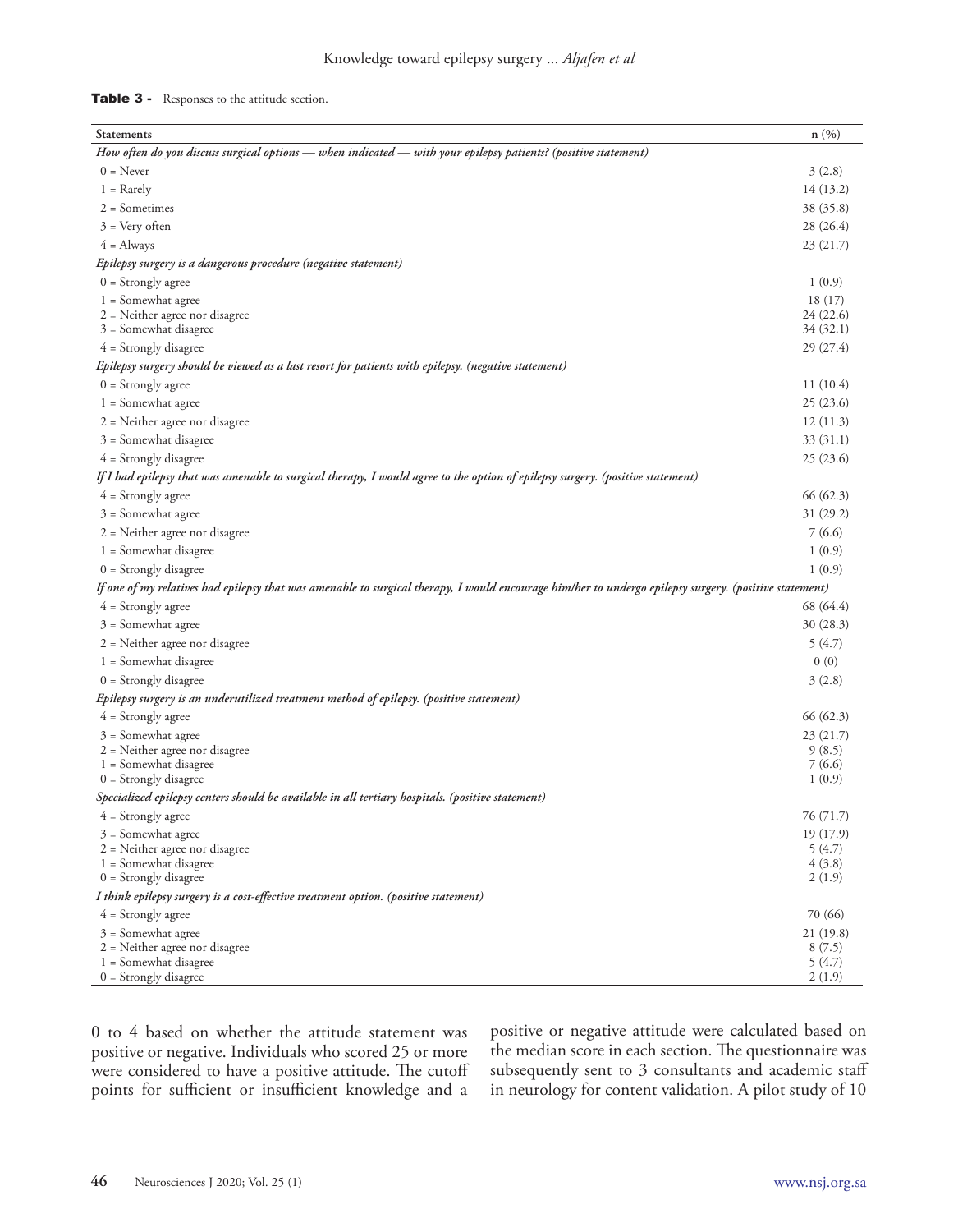

Figure 1 - The correlation between knowledge and attitude scores.

neurologists was conducted to assess the clarity of the questions.

*Participants.* We calculated a required sample size of 96 (Zα: 1.96 for 95% confidence level; proportion: 0.5; d: 0.1). The eligibility criteria required individuals to be certified neurologists working in Saudi Arabia. We excluded neurologist who do not manage patients with epilepsy. The questionnaire link was electronically sent to 200 neurologists chosen by convenient sampling. Data were collected in January 2017. The participants provided informed consent by clicking on "agree to participate" icon in the first page of the electronic survey.

*Data analysis.* Data were analyzed using the Statistical Package for the Social Sciences (IBM, Armonk, NY, USA), version 23. Descriptive data are reported as mean values, standard deviations, and percentages. Categorical variables were compared using the Chi-square test or Fisher's exact test, as appropriate. Pearson correlation was used to assess the relationships between different variables. Only differences at *p*<0.05 were considered statistically significant.

Results. *Study subjects.* One hundred and six adult and pediatric neurologists met our inclusion criteria, **Table 1** presents their demographics. Our sample consisted of different subspecialists, which primarily included adult general neurology (22.6%), pediatric neurology (32.1%), epilepsy (16.0%), stroke (12.3%), neuromuscular (6.6%), neuroimmunology (3.8%), clinical neurophysiology (2.8%), movement disorders (1.9%), neurocritical care (0.9%) and neuro-cognitive disorders (0.9%). Seventy-two percent of the participants were practicing in tertiary healthcare centers. Eighty

percent of the participants had at least one epilepsy center in their city, and 78% indicated that they had access to adequate expertise and resources to enable the appropriate selection of epilepsy surgical candidates. More than half of the sample (57%) saw at least 20 patients with epilepsy each month. Approximately 45% of the participants had referred less than 3 patients to the Epilepsy Monitoring Unit (EMU) for pre-surgical workup in the previous year, 33% had referred 3-10 patients, and only 22% had referred more than 10 patients. With respect to epilepsy surgery referral, 68% of the neurologists had referred less than 3 patients, 20% had referred between 3 and 10 patients and only 12% had referred more than 10 patients in the previous year. Forty percent of the participants indicated that it requires less than 3 months for an epilepsy specialist to see their patients, 38% indicated that it requires 3–6 months, and 22% indicated that it requires more than 6 months. Approximately 27% of the neurologists indicated that it requires less than 3 months for their patients to be evaluated for epilepsy surgery (i.e., EMU, neuropsychology) in the center nearest to them, 35% indicated that it requires 3–6 months, and 38% indicated that it requires more than 6 months for this process.

*Knowledge.* The majority of the participants (73%) stated that they are familiar with the overall content of the American Academy of Neurology clinical practice guidelines on temporal lobe and localized neocortical resections for epilepsy, whereas 67% believed that they have sufficient knowledge regarding epilepsy surgery. The results show that only 57.5% of the neurologists had a sufficient level of knowledge regarding epilepsy surgery, with a mean score of 6.76 out of 11 and a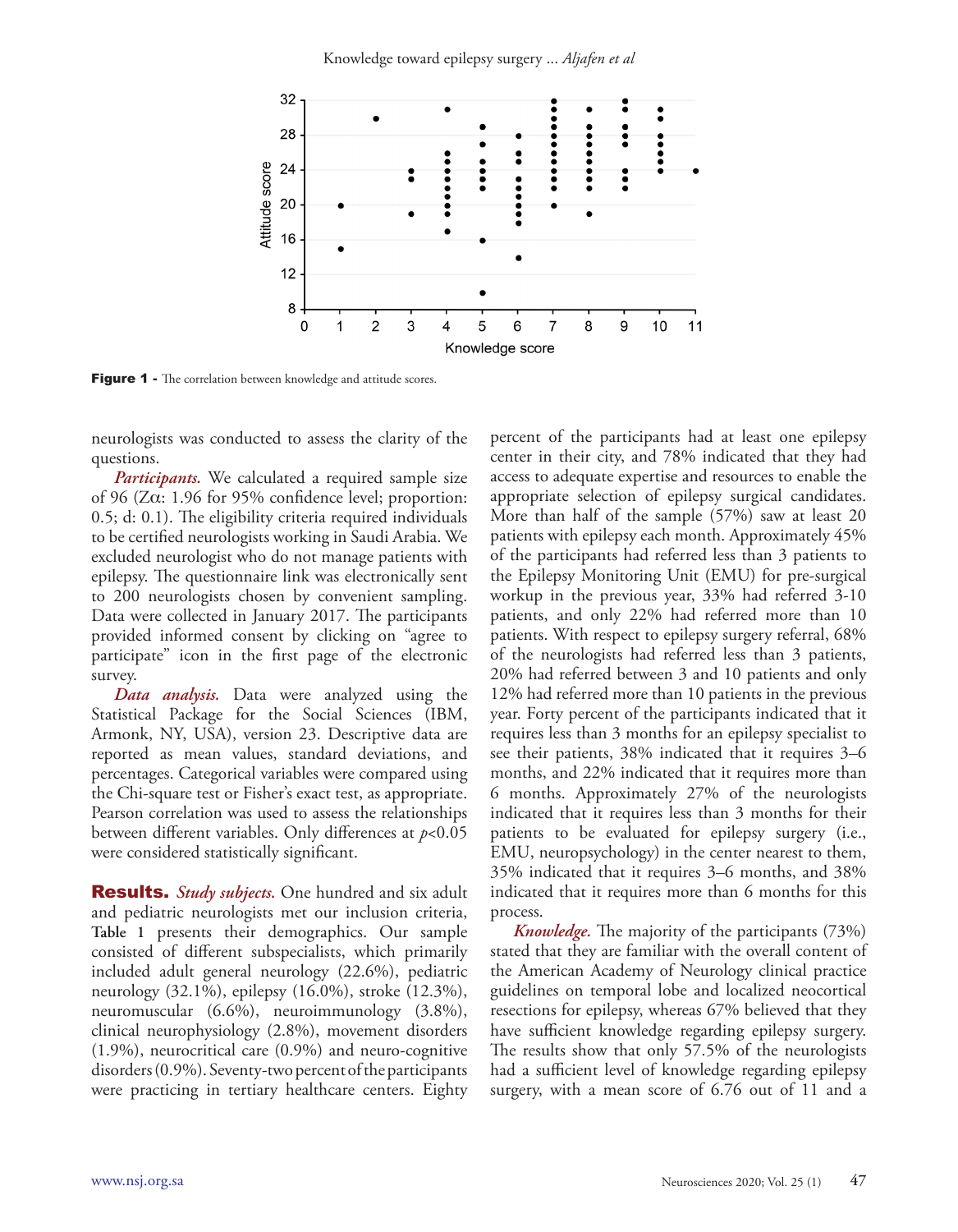standard deviation of 2.29. The participants' answers to the knowledge section are shown in **Table 2**. There was significant variability in the level of knowledge among the neurologists who obtained their last certificate of neurology from different areas (*p*=0.001): 71% of the neurologists who obtained it from North America had a sufficient level of knowledge, compared with 52% of the neurologists who obtained it from Saudi Arabia and only 10% of the neurologists who obtained it from other areas.

Neurologists with sufficient knowledge were likely to be University staff (*p*=0.026), have access to adequate expertise and resources  $(p=0.043)$ , and refer more patients to EMU for pre-surgical work-up  $(p=0.019)$ . A similar non-significant correlation existed with referral for epilepsy surgery. The neurologists with a high level of knowledge discussed epilepsy surgery more often with their patients  $(p=0.005)$ . The neurologists with an insufficient level of knowledge tended to believe that surgery should be viewed as a last resort for patients with epilepsy  $(p<0.001)$ . The neurologists with a sufficient level of knowledge toward epilepsy surgery agreed that it is an underutilized and cost-effective treatment,  $p=0.01$  and  $p=0.041$ , respectively.

*Attitude.* The vast majority of the respondents discuss epilepsy surgery with their patients (97.2%); however, only 48% discuss it frequently. When asked if surgery should be viewed as a last resort for patients with epilepsy, 34% of our sample agreed **(Table 3)**. Ninety-one percent of the neurologists indicated that they would agree to have epilepsy surgery if it was indicated for them. A majority of the neurologists (85.8%) considered epilepsy surgery a cost-effective treatment method, and 90% indicated that it should be available in all tertiary hospitals. Overall, more than half of the neurologists (52.8%) had a positive attitude toward epilepsy surgery. Neurologists who trained abroad were more likely to have a positive attitude (*p*=0.02). As shown in **Figure 1**, there was a significantly positive correlation (r=0.437, *p*<0.001) between the scores of knowledge and attitude.

*Reliability of the scale.* The internal consistency reliability of the overall scale was relatively acceptable (Cronbach  $\alpha$  = 0.67). Both the knowledge and attitude sections were consistent, with a Cronbach  $\alpha$  of 0.65 for knowledge and 0.69 for attitude.

**Discussion.** This study demonstrates that approximately half of neurologists in Saudi Arabia have adequate knowledge and positive attitudes toward epilepsy surgery. Several previous studies have evaluated neurologists' knowledge of and attitudes toward epilepsy surgery. These studies have reported variable findings, many of which concur with our results. $16-19$ 

The response rate was 53%, which is higher than the average response rate for online surveys.20 With the high response rate from both adult and pediatric neurologists and the use of a reliable instrument, we believe that this study provides a reasonable perspective on the knowledge and attitudes toward epilepsy surgery in Saudi Arabia.

Although surgery is an effective evidence-based method to treat epilepsy, a substantial proportion (42.5%) of neurologists did not have a sufficient level of knowledge regarding it. This finding may be attributed to the low number of epilepsy surgery centers in Saudi Arabia. It may also be a result of the fast development of sub-specialized neurology clinics. One study showed that 65.4% of patients relied on their neurologist or neurosurgeon as the main source of information regarding epilepsy surgery.<sup>13</sup> The presence of a sufficient level of knowledge varied based on different variables. More participants who obtained their most recent certificate in neurology from North America had sufficient knowledge, this is like due to the exposure to epilepsy surgery early in their careers as it is more developed in these countries. Individuals who work at university and other tertiary hospitals were more likely to have a sufficient level of knowledge regarding epilepsy surgery. This may be attributed to the fact that most of these hospitals are tertiary centers and provide scholarship programs that enable their neurologists to complete neurology residency training or fellowship abroad. Our study showed that individuals with adequate access to expertise and resources to enable the appropriate selection of epilepsy surgical candidates had more sufficient knowledge, which was expected because it makes them more engaged in and informed about the advances and achievements in this field. Neurologists with sufficient knowledge tended to discuss epilepsy surgery with their patients more frequently. We believe that their adequate knowledge regarding the substantial benefits of epilepsy surgery made them more comfortable proposing the surgical option to their patients. It is important to note that individuals with sufficient knowledge regarding surgery are more likely to develop positive attitudes, likely due to better understanding of indications, risks and benefits of the procedure. This relationship between knowledge and attitudes may also be because individuals with sufficient knowledge may refer more patients for evaluation for epilepsy surgery which results in positive feedback to the referring physicians who then can appreciate the benefits of surgery on their operated patients.

Neurologist in the Kingdom of Saudi Arabia listed the health system organization, patient fears, information and motivation for patients, availability of